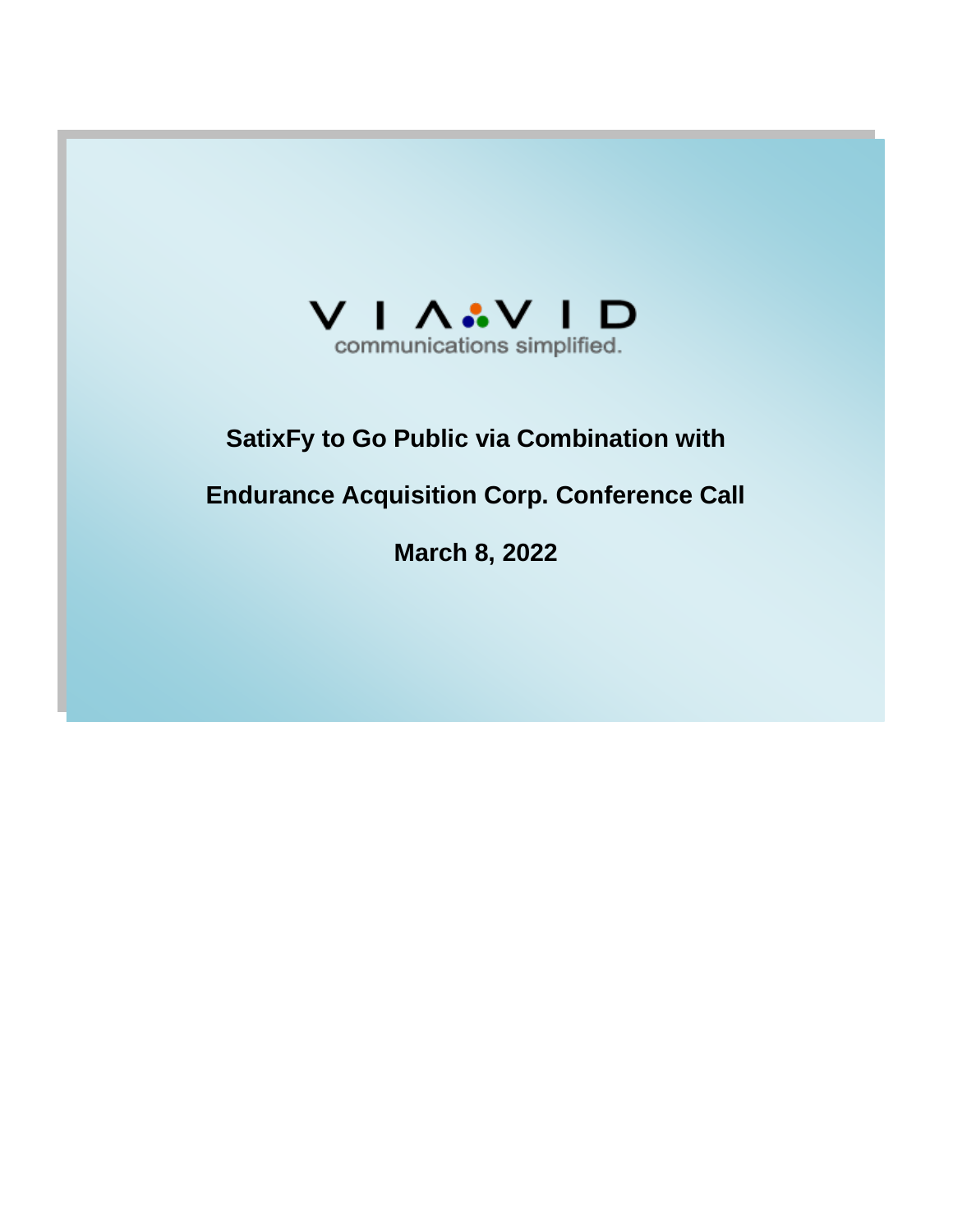# **C O R P O R A T E P A R T I C I P A N T S**

**Richard Davis,** *Chief Executive Officer, Endurance Acquisition Corp.*

**Graeme Shaw,** *Chief Technology Officer, Endurance Acquisition Corp.*

**Yoel Gat,** *Chief Executive Officer, SatixFy*

**Yoav Leibovitch,** *Chief Financial Officer, SatixFy*

# **P R E S E N T A T I O N**

#### **Richard Davis**

Hello, I am Richard Davis, CEO of Endurance Acquisition Corp. Thanks for listening to our call today announcing our Proposed Business Combination with SatixFy.

Let me start by providing some details of the transaction on Slide 7.

Endurance has agreed to merge with SatixFy at a pro-forma enterprise value of \$632 million. In addition to the SPAC cash in trust, SatixFy will be receiving a \$29 million PIPE investment from investors, including Sensegain Group and Antarctica Capital. Francisco Partners has also provided \$55 million in the form of a secured term loan.

Finally, CF Principal Investments LLCC an affiliate of Cantor Fitzgerald has agreed to provide a \$75 million equity facility. It is important to note that neither the management nor the sponsor are selling any shares in this transaction. Management and the sponsor are in this for the long term.

Turning to Slide 8.

Our Management team is part of Antarctica Capital, the global private equity firm with about \$2 billion in assets under management. We formed Endurance last year to seek a SPAC partner in the space and wireless technology industries. Endurance completed its IPO in September of 2021 with \$201 million of cash held in trust. We were looking for a company that was at the forefront of the New Space and Data Satellite markets, with a scalable high margin business model and a strong and distinguished Management team that would benefit from access to the public markets.

Based on our years of experience working as consultants in the space industry, we came up with an initial list of about 25 companies of interest, and SatixFy was right at the top of that list. We became aware of SatixFy's impressive capabilities a few years ago from other work we were doing in the industry, but did not know if they would be interested in a transaction with Endurance. We were thrilled to learn that they were in the process of raising capital, and we were able to reach an agreement fairly quickly.

Turning to Slide 9.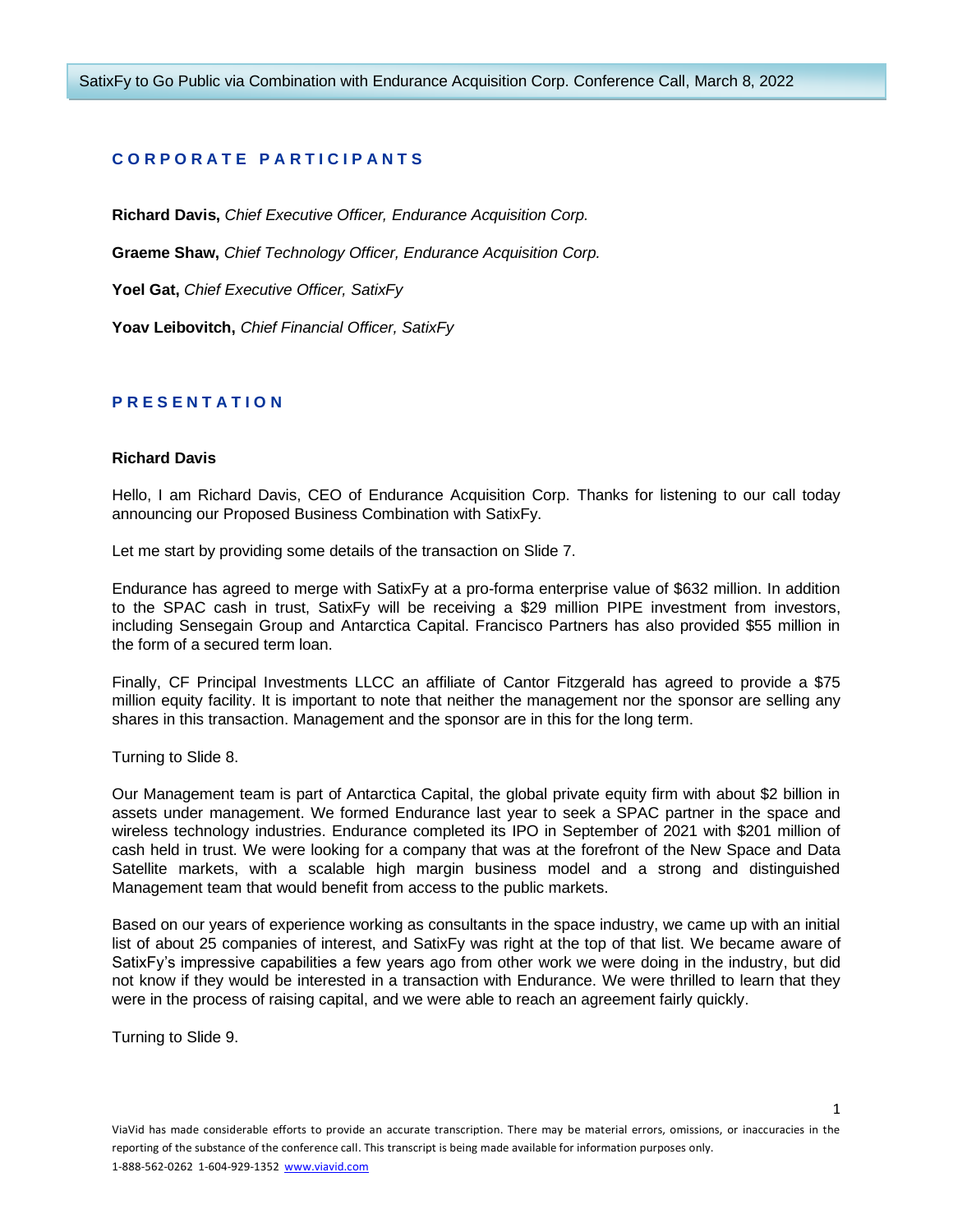#### SatixFy to Go Public via Combination with Endurance Acquisition Corp. Conference Call, March 8, 2022

There are a number of factors that are driving our investment in SatixFy. This is a fabless semiconductor company, which means it generates very high margins. This is not a new start up business. They have been around since 2012 and have spent \$180 million to date to develop proprietary industry leading technology that no one else has, and that is a key enabler for many of the announced LEO constellations that you're hearing about. This is a company that has been bootstrapped by serial entrepreneurs who have done this before.

In the past, they've successfully launched and grew other satellite related companies like Gilat and RaySat, so they know how to run a public company. They have a great business model with high visibility to over \$40 million in revenue in 2022 from contracts with existing customers that are either signed or in final discussions, and they already have visibility into 2023 and 2024 from these same customers.

Let me now turn it over to Endurance's CTO Graeme Shaw to cover some of SatixFy's technical differentiation on Slide 10.

## **Graeme Shaw**

Thanks, Richard.

Just to provide some context, I have spent more than twenty years in the space and telecom industries; as a satellite and payload engineer and designer, as a business development executive, as a consultant, and now as an investor. Over that period, I have directly worked with, consulted for, or performed diligence on hundreds of space-sector companies and business plans, and I can state that of all of those companies, I earnestly believe that SatixFy is the most exciting and best positioned to exploit the market conditions that face them.

The satellite sector and the overall global telecommunications industry are currently undergoing a massive sea change, driven by the needs of the data economy and a universal need for reliable connectivity everywhere on earth. This has led to the emergence of several massive satellite constellation projects that aim to address this connectivity need, such as SpaceX's Starlink, OneWeb, and Telesat's Lightspeed and Amazon's Kuiper projects. There are several other similar projects in development in China and other parts of the world. Together, these constellations represent over \$100 billion of capital investment, and are set to change the world in a measurably positive way.

SatixFy has technology advantages in several areas that address this opportunity. For example, their wide bandwidth modem ASIC supports the newest DVB-S2X standards with beam-hopping. Their antenna technology provides a totally unique combination of wide bandwidths, high gain, and low loss pointing accuracy, which can dynamically form and steer many beams simultaneously. These are critical enabling technologies for several valuable market verticals, including the many announced LEO constellation and the proposed direct-to-cell 5G satellite networks.

In addition, SatixFy's technology can completely change the economic equation for several other markets, such as the in-flight connectivity industry. For these reasons, we consider SatixFy as being not just an important cog in the wheel, but as being several critical cogs in the gearbox of the new space economy.

Furthermore, based on our extensive diligence across the industry, we believe SatixFy currently enjoys around a two-year technical lead compared to any other competitor, and with their history of continuous re-investment in R&D, we expect them to maintain that lead.

 $\overline{2}$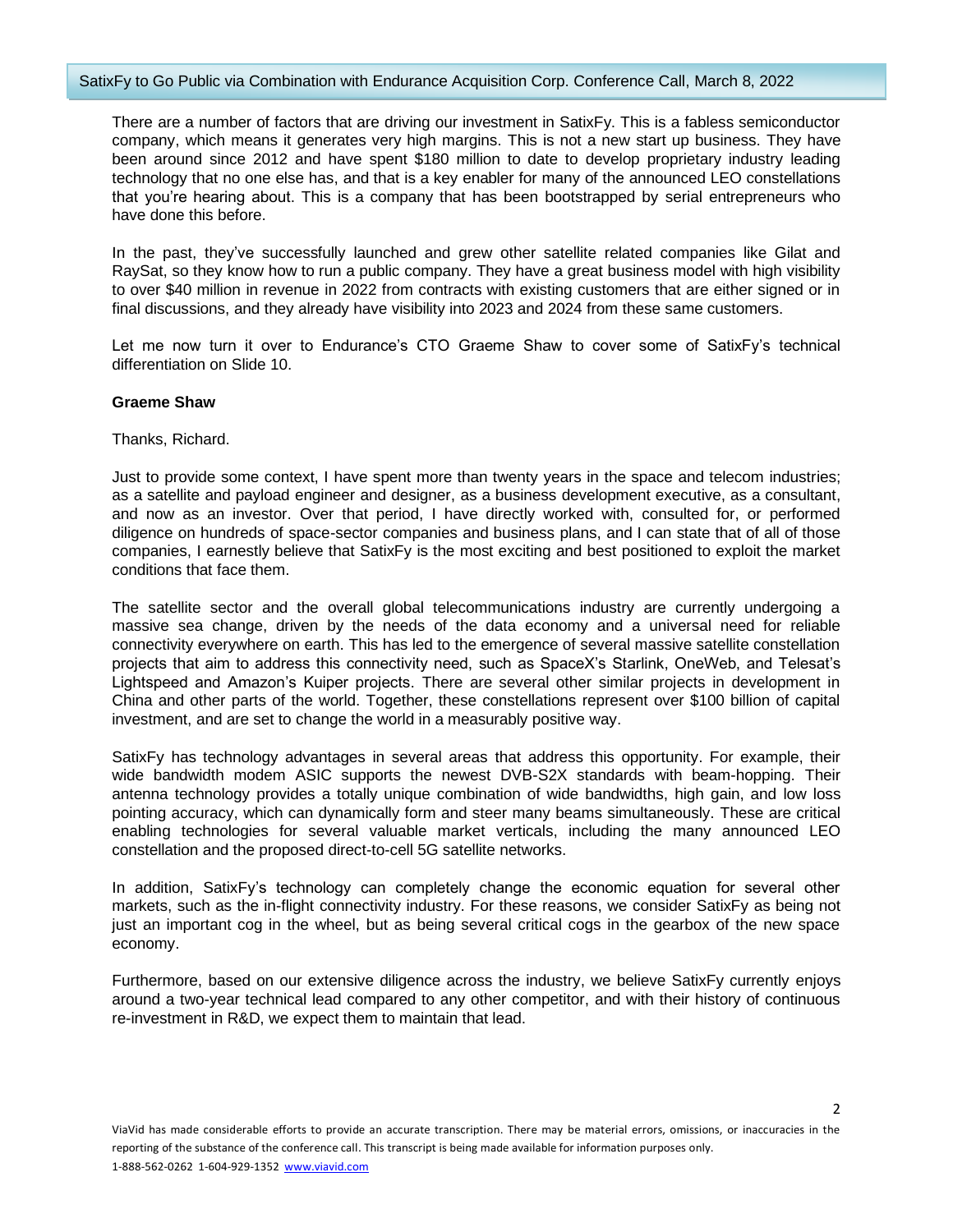Anecdotally, I was lucky enough to be exposed to Qualcomm's management and technical plans in the mid 1990s, and SatixFy's current positioning and opportunities feels very similar, in having developed unique technology that meets the needs of a changing industry.

One final point I will make is in regard to the value that SatixFy is creating by designing and building their own products based on their own chips and their own IP. This is the same model followed by some of the most valuable companies in the world. Companies like Apple, Huawei, and Tesla control the low-level IP and the silicon, as well as the manufacturing of the final end-user products, creating tremendous value for their shareholders. This is the same business model that SatixFy is pursuing.

I will now turn it over to SatixFy's CEO Yoel Gat who will take you through details of the Company beginning on Slide 11.

## **Yoel Gat**

Thank you, Graeme.

I am Yoel Gat, CEO and Co-founder of SatixFy. I founded two previous companies that I managed and grew nicely, one into a public company and one was sold. The first one was Gilat Satellite Networks. I was Founder and employee number 001 back in 1987, took the Company public in 1993 and remained Chairman until 2003. I grew the Company to 3,000 employees, over \$550 million in revenue and a \$4.5 billion market cap.

Next, I founded RaySat, which we built antennas for broad band on cars, both for one way and two way, and that was later sold for a nice price.

In terms of my educational background, I am an electrical engineer with a degree from Technion Haifa and an MBA from Tel Aviv University. With me today I have our CFO Yoav Leibovitch who can provide some details on his background.

## **Yoav Leibovitch**

Thank you, Yoel.

I am Yoav Leibovitch, Co-founder of SatixFy and CFO since the Company's inception in 2012. I have partnered with Yoel for most of my career. I was the CFO at Gilat from 1991 to 2003, and VP Bisdev from 2005 to 2008, and later joined Yoel at RaySat Inc. where I was CEO from 2009 to 2012. My educational background includes both a CPA and MBA from the Hebrew University of Jerusalem.

#### **Yoel Gat**

Thanks, Yoav. Turning now to Slide 12.

You can see a high-level overview of SatixFy. As Richard mentioned, we have spent over \$180 million in R&D to develop our products over the past 10 years, all of which has been expensed as incurred. We currently have a backlog of over \$400 million in revenues from contracts that have either been signed or are in active discussion to be signed, and this backlog extends into 2025.

To date, we have received over \$70 million of funding from the U.K. government, and we expect more funding from the U.K. Agency going forward. We have two main customers in significant backlog. Telesat, where we are providing whole ground systems, and OneWeb, where we are providing aero terminals and will also be providing second generation ground systems.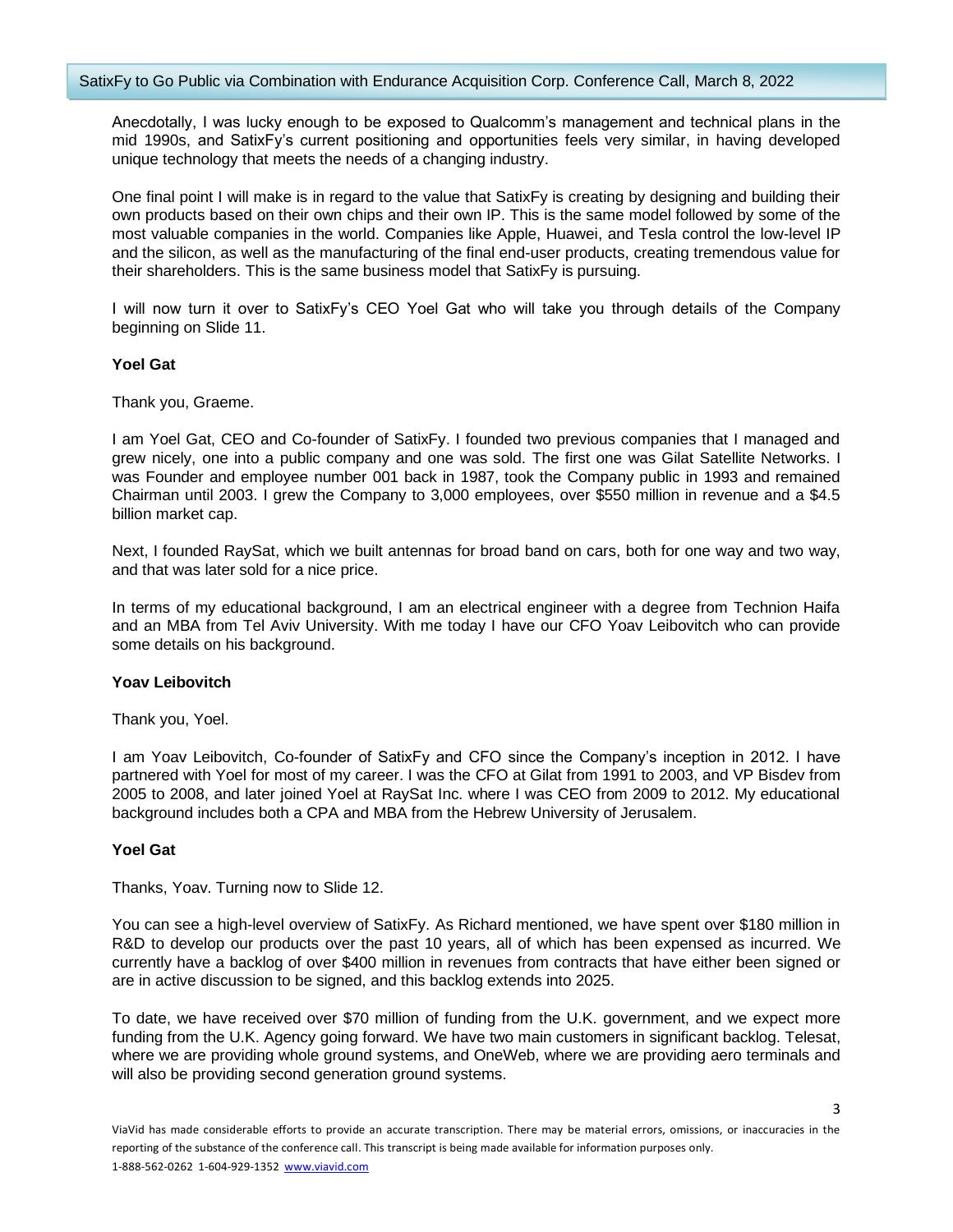Let me turn to a discussion of our market opportunity beginning on Slide 14. The LEO satellite market will be going through a massive deployment wave in the next 5 to10 years. Over \$100 billion of investment will drive tens of thousands of satellite launches and tens of thousands of antennas, all of which will be needed on board processors and electronically steerable antennas. There will also be a need for millions of low-cost user terminals with wideband modems on the ground.

As illustrated on Slide 15, this adds up to a \$20 billion Total Addressable Market for SatixFy in three primary areas: LEO constellation payloads, ground-based user terminals, and aerospace user terminals. We also have an opportunity to sell chips for certain customers, which provide incremental revenues up to \$20 billion Total Addressable Market.

On Slide 16 we provide some further breakdown to those individual market opportunities. The LEO opportunity alone is a \$10 billion for SatixFy by 2028. By 2028 we expect 12 million user terminals to be sold at a target price of around \$500 apiece, which is down substantially from current pricing of over \$2,000 per unit.

SatixFy's technology will be a big factor in driving down those price points. This results in a market opportunity of \$6 billion. On the payload side, we expect 6,000 to 8,000 units and a price of roughly \$500,000, which results in a Total Addressable Marke of roughly \$3 billion to \$4 billion by 2028.

On Slide 17, we will walk you through the huge opportunity for the in-flight connectivity market.

Wi-Fi on a plane today can provide customers with 100 megabits per second connectivity rate, but with our solutions, airlines will be able to provide gigabits per second per plane connectivity. There is an opportunity for tens of thousands of line-fit units by 2029, and with an expected system price of \$200,000 to \$250,000 per unit, this presents a Total Addressable Market of \$10 billion to \$12 billion for SatixFy.

We already have Airbus as a customer and are investing in serious development work with them. We did our first demo with them in 2019, and we will have a demo with our latest technology in May. There is currently a 10 year \$2.5 billion out for bid with Airbus, that we are involved with two out of four competing proposals, so we expect to receive a significant piece of this business. There are plenty of other customers for our technology as well, both in flight service companies and airlines. We expect line-fit installation for our technology to begin in the 2023 to 2024 timeframe. As we note this technology will require a complete LEO constellation working, which we do not expect until 2024.

On Slide Number 18 we highlight another huge opportunity for SatixFy: 5G.

The idea here is to use regular 5G phone technology with limited infrastructure over LEO. This is in development right now, and we believe this could be a huge market, with up to \$35 billion in service revenues possible by 2030. We are very well-positioned in the market. Our chips can look at 128 beams on the ground at the same frequency, so it is like 128 base stations on a satellite. I will emphasize that our current forecast does not include any revenue from 5G, so you should think about this as a very big upside opportunity as we move forward.

Moving to Slide 20, I will provide some more details about the Company.

We currently have 210 employees across many engineering professions. We have approximately 50 silicon engineers, about 50 working on hardware and software, and 60 working on products and antennas. We are located across sites in multiple countries with headquarters in Israel. In Farnborough near London, we design our antennas. In Manchester U.K., we design and build our payloads, and this is what allows us to get funding from the U.K. Space Agency. We have a location in Bulgaria for antennas and systems for the aero, and in the U.S. for analogue design of the chips.

 $\Delta$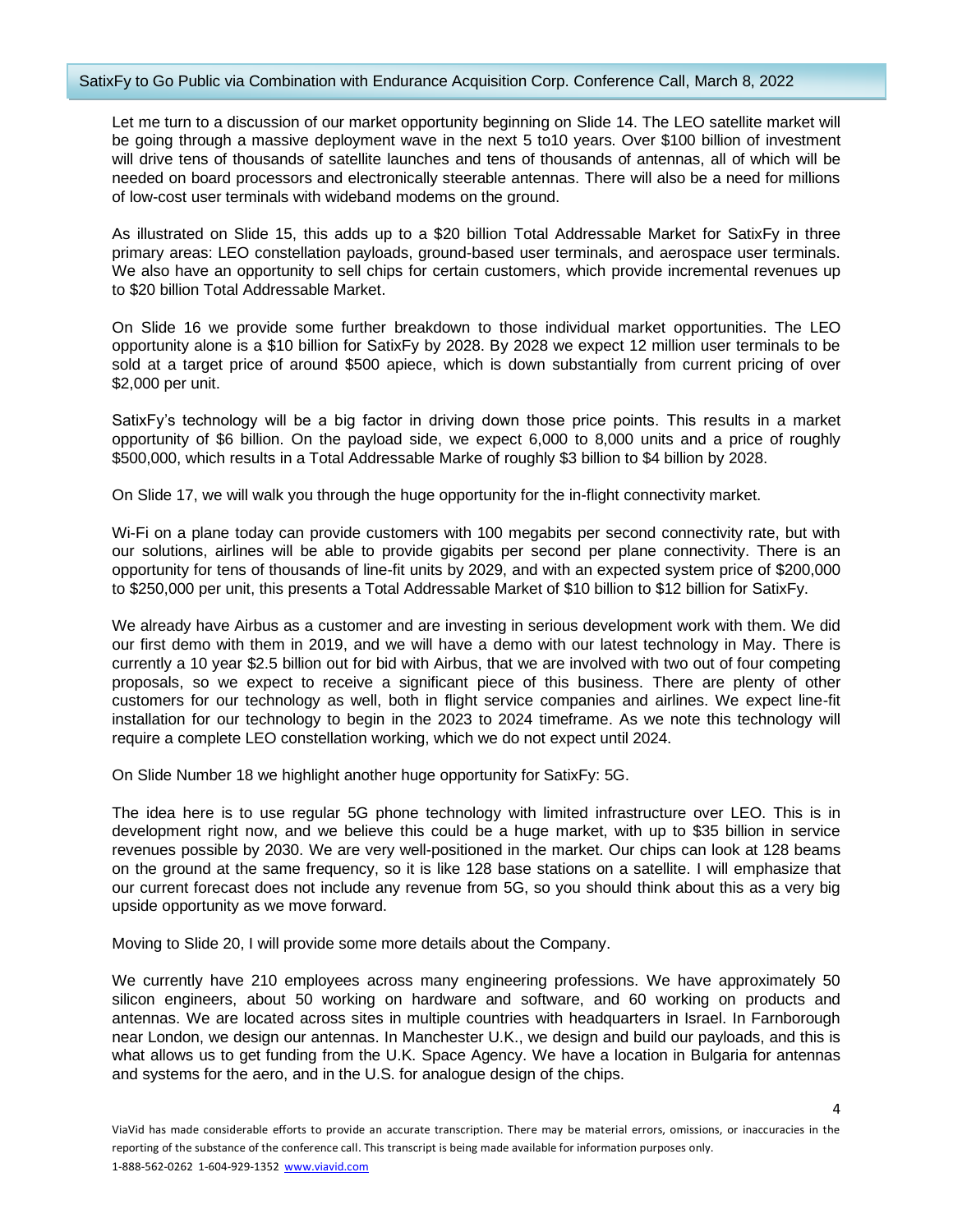On Slide 21, I will walk you through an overview of our products, all of which are enabled by our own inhouse silicon.

On the chip side for ground terminals, we have one modem family and one beam forming family, which we call our Prime chip. The modem is unique and allows for beam hopping, with 1 gigahertz; no one else in the market can do that. We are also in the third generation of our space chips. The Sx4000 just taped out recently and is our chip for payloads.

Our Prime 2.0 digital beamformer will be taped out next month. Both of those chips will be available product this year, and there is no competition for the market today that has the capabilities of our chips. Our digital beam forming and has several advantages; multiple beams that you can see on our platform. Second, we can build any size of array. Most others will have some limitations on size and bandwidth.

Turning to the products on the bottom of the slide, several of those are available today. We note that all of our products include our chips technology, and that we believe that selling products to customers provides a significant advantage in terms of controlling the end user experience. The internet of things terminals are currently available. The inflight connectivity product will be available next year. The COTM terminal is designed for military vehicles and solves the problem of ground interference with a satellite, as our satellite allows the vehicle to look at multiple satellites. The broadband modem is available today, and we have sold well over one 100,000 units to date. We're currently building payload products for multiple customers.

I want to turn to Slide 22 and say a few words about the competition.

We really have no true competition on the LEO front. Some potential customers build things themselves, but they have been forced to do things in a less efficient manner, like Space X and others. If they had used our technology, they could have saved a lot of money. We have heard of one potential competitor that might have a chip in two years away, but is providing specs that are more limited compared to what we already have today, and we will continue to spend significant amounts of money on R&D to keep our technology.

On the antenna side there is some analogue competition, but they have limitations on both size and bandwidth. There are also some companies trying new technologies, but these are more of a science project at this point, things like liquid crystal display in tubes. These types of products would have several issues, including environmental issues, and tracking problems, and none of these solutions could benefit from the scale of our ASIC solution can provide.

On the payload side of the market, we will be able to do things that no one else can. Some will try to match our functionality by using FPGAs, but that will be more expensive and will consume much more power.

Moving to Slide 23, we will provide a sample of our customers to date, most of which are leaders in the space industry.

Some of these are system integrators, and we already mentioned TeleSat, OneWeb, and Airbus. We have a relatively strong position with Chinese customers, as most of the modem players there use our chips. It is important to note that we have received export license approval from the U.K. government to sell our payloads to Chinese satellite manufacturers.

Let me now turn the presentation back over to Yoav in order to cover more of the financials.

## **Yoav Leibovitch**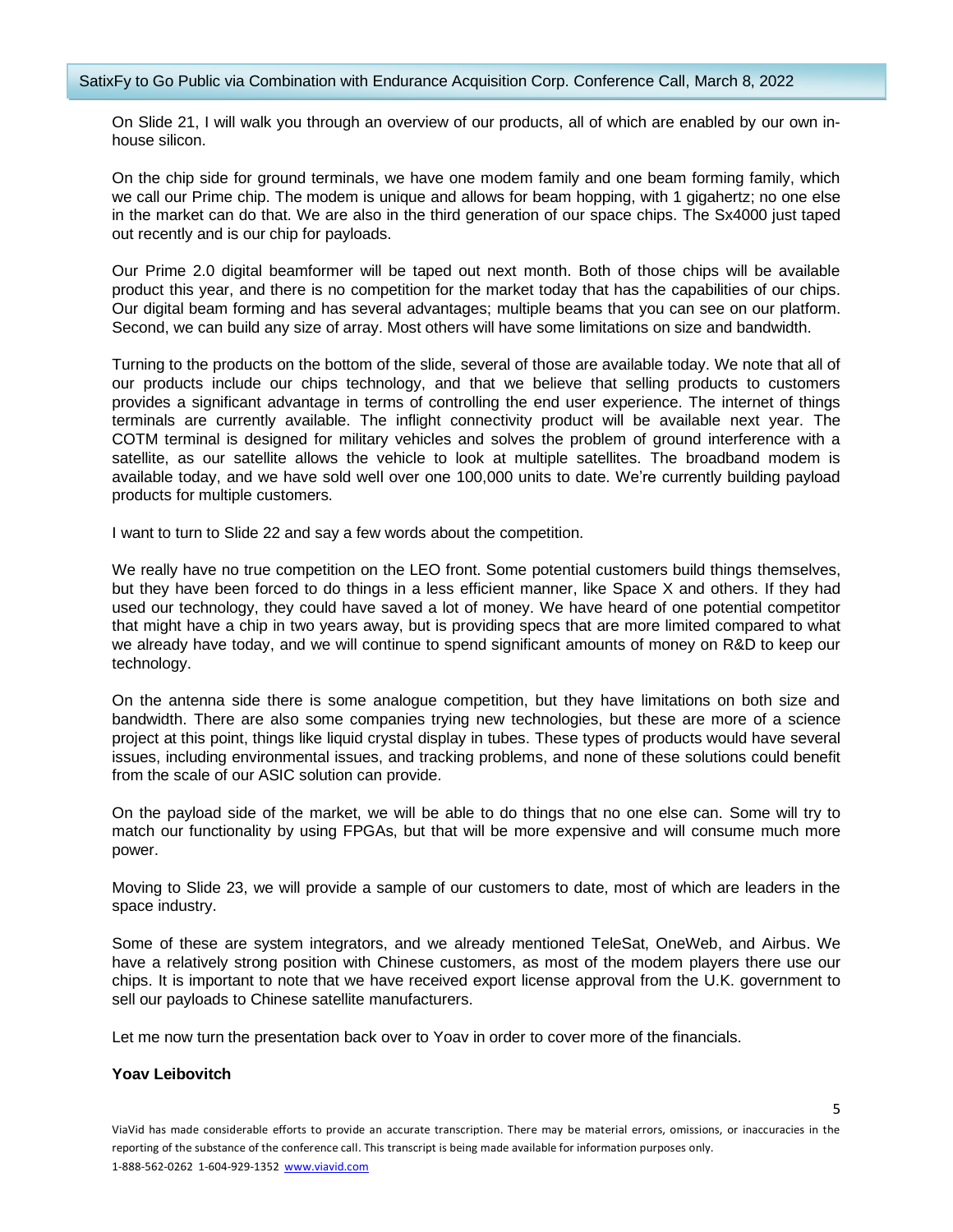Thanks, Yoel. On Page 25 I will walk through our financial highlights.

Beginning in the upper left of the slide, we demonstrate our plan for a 75%-plus revenue cumulating average growth rate through 2026, ending the projection period with over \$370 million in revenues in 2026. Our near-term revenue will be driven primarily by chip and terminal sales, but by the time we reach 2026, we expect a fairly equal contribution from all of our products and markets.

On the upper right side of the slide, we highlight the high near-term visibility we have to this revenue ramp. Yoel noted that we have a \$175 million backlog of contracts that are either already signed or in active discussions with our existing customers. This is highlighted as the dark blue portion of the bars and note that almost our entire \$40 million forecast for 2022 has already been signed or will be signed shortly.

The grey portion of the bars is based on input from our existing customers regarding their plans to ramp various projects over the next three years. We expect to sign contracts on a good portion of those contracts over the course of 2022 to 2023. It is also important to note that most of our projections are based on expected revenues from existing customers. We continue to have active discussions with new customers, and any contracts signed would be additive to the plan we have outlined.

Moving to the bottom of the slide, it is important to highlight that we expect gross margins of around 60% throughout our forecast period, and that we expect EBITDA margins will settle around 30% a few years out, after turning modestly positive in 2022. We have substantial IP that allows for the high gross margins. We outsource manufacturing of our chips for a relatively low cost and sell many of these for significantly higher prices. This results in over 90% gross margin for most chip sales and above 50% for products.

We will continue to spend aggressively on R&D to extend our technology lead, and we forecast that our Capex spending will remain pretty low, and we expect a continued government support from the U.K. Space Agency. As a result, we expect over \$200 million in cumulative free cash flow generation through 2026. So, this will be a nice profitable business.

Let me now turn the presentation over to Richard to cover comparable companies and valuation.

## **Richard Davis**

Thanks, Yoav.

Let me start off Slide 26 by reiterating that this is not a liquidity event for either Management or the Sponsor. Given the potential deals with Airbus and others, it is important for SatixFy to become a public Company so that long term partners have visibility into their financial stability. So, we are looking to price this at a level that will allow for significant shareholder appreciation over time. This is a Company with a massive and rapidly expanding TAM, that has proven disruptive technology; a Company that is vertically integrated with in-house silicon capability, and as Yoav demonstrated, with a very large backlog and high visibility to near-term growth with large customers.

Given those characteristics we looked at a comparable universe of high growth semi companies as well as some high growth space related comps.

On the valuation benchmark on the slide, you will see that we are pricing this at a discount to both the semi and space comp group. Valuation in line with those peers for 2022 implies an enterprise value range of \$700 million to over \$1 billion for SatixFy, well above this offering \$632 million enterprise value.

On the operational benchmark on the slide, we also demonstrate that SatixFy's operational metrics like growth rate and gross margin compare very favorably with those same semi and space comp groups.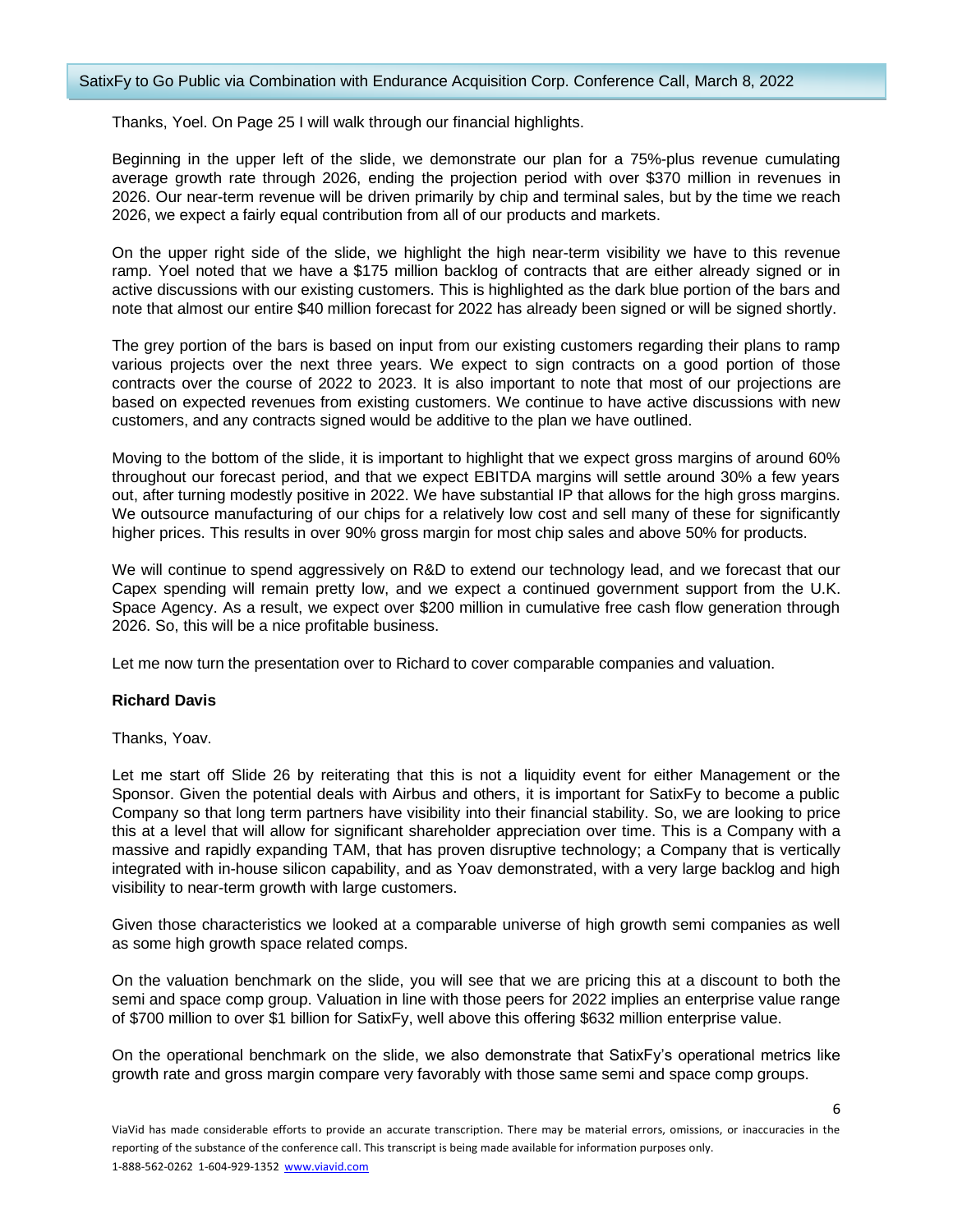Thank you for joining us today. That concludes the presentation.

Important Information About the Proposed Transaction and Where to Find It.

The proposed business combination will be submitted to shareholders of Endurance for their consideration. SatixFy intends to file a registration statement on Form F-4 (the "Registration Statement") with the SEC which will include preliminary and definitive proxy statements to be distributed to Endurance's shareholders in connection with Endurance's solicitation for proxies for the vote by Endurance's shareholders in connection with the proposed business combination and other matters as described in the Registration Statement, as well as the prospectus relating to the offer of the securities to be issued to SatixFy's shareholders in connection with the completion of the proposed business combination.

After the Registration Statement has been filed and declared effective, Endurance will mail a definitive proxy statement and other relevant documents to its shareholders as of the record date established for voting on the proposed business combination. Endurance's shareholders and other interested persons are advised to read, once available, the preliminary proxy statement/prospectus and any amendments thereto and, once available, the definitive proxy statement/prospectus, in connection with Endurance's solicitation of proxies for its special meeting of shareholders to be held to approve, among other things, the proposed business combination, because these documents will contain important information about Endurance, SatixFy and the proposed business combination.

Shareholders may also obtain a copy of the preliminary or definitive proxy statement, once available, as well as other documents filed with the SEC regarding the proposed business combination and other documents filed with the SEC by Endurance, without charge, at the SEC's website located at www.sec.gov or by directing a request to Endurance Acquisition Corp., 630 Fifth Avenue, 20th Floor, New York, NY 10111.

Investment in any securities described herein has not been approved or disapproved by the sec or any other regulatory authority nor has any authority passed upon or endorsed the merits of the offering or the accuracy or adequacy of the information contained herein. Any representation to the contrary is a criminal offense.

Forward-Looking Statements.

This transcript includes "forward-looking statements" within the meaning of the "safe harbor" provisions of the United States Private Securities Litigation Reform Act of 1995. Forward-looking statements may be identified by the use of words such as "estimate," "plan," "project," "forecast," "intend," "will," "expect," "anticipate," "believe," "seek," "target" or other similar expressions that predict or indicate future events or trends or that are not statements of historical matters.

These statements are based on various assumptions, whether or not identified in this transcript, and on the current expectations of SatixFy's and Endurance's management and are not predictions of actual performance. These forward-looking statements are provided for illustrative purposes only and are not intended to serve as and must not be relied on by any investor as, a guarantee, an assurance, a prediction or a definitive statement of fact or probability. Actual events and circumstances are difficult or impossible to predict and will differ from assumptions. Many actual events and circumstances are beyond the control of SatixFy and Endurance.

These forward-looking statements are subject to a number of risks and uncertainties, including the occurrence of any event, change or other circumstances that could give rise to the termination of the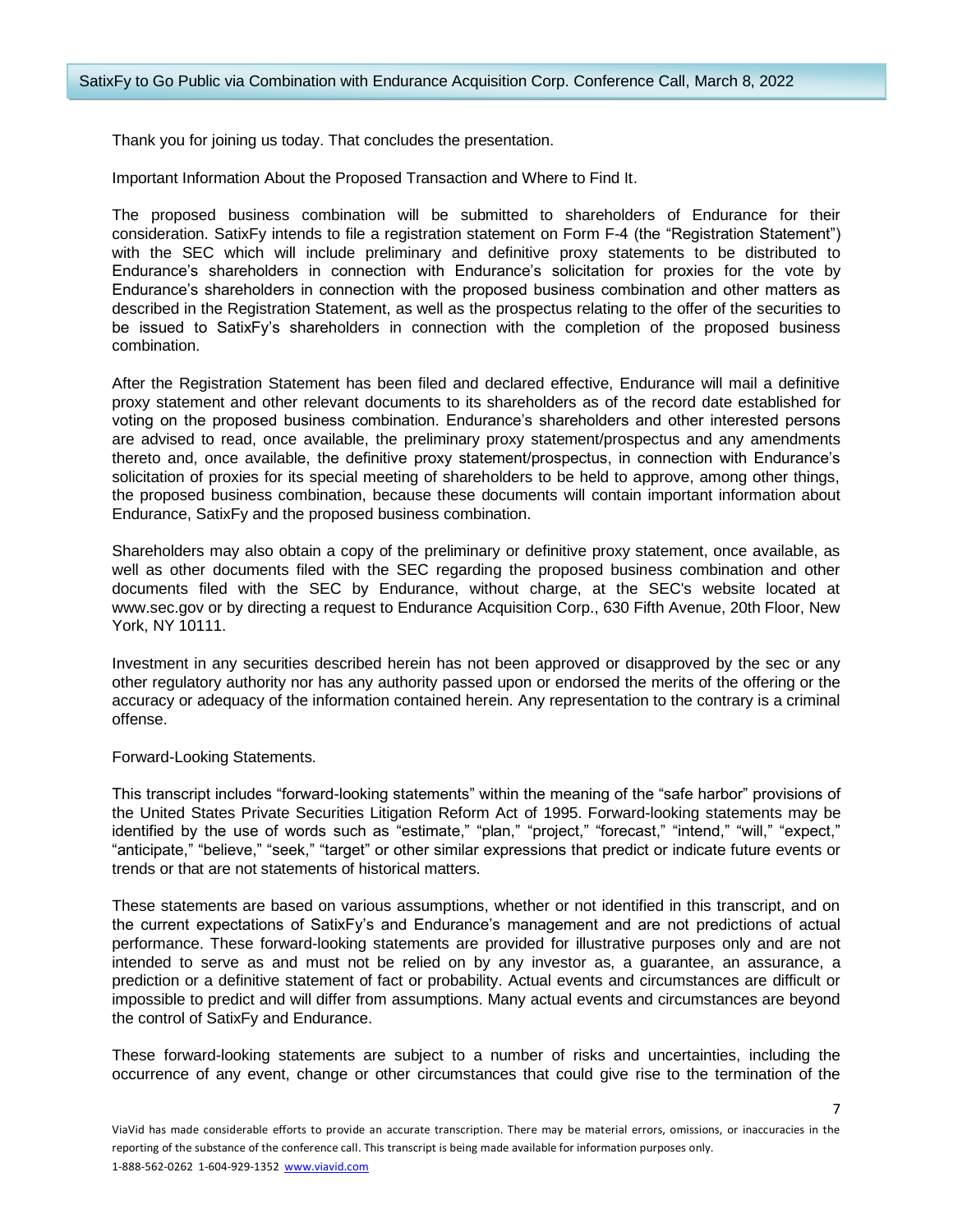#### SatixFy to Go Public via Combination with Endurance Acquisition Corp. Conference Call, March 8, 2022

proposed business combination; the outcome of any legal proceedings that may be instituted against SatixFy or Endurance, the combined company or others following the announcement of the proposed business combination; the inability to complete the proposed business combination due to the failure to obtain approval of the shareholders of SatixFy or Endurance or to satisfy other conditions to closing; changes to the proposed structure of the proposed business combination that may be required or appropriate as a result of applicable laws or regulations or as a condition to obtaining regulatory approval of the proposed business combination; the ability to meet stock exchange listing standards following the consummation of the proposed business combination; the risk that the proposed business combination disrupts current plans and operations of SatixFy as a result of the announcement and consummation of the proposed business combination; the ability to recognize the anticipated benefits of the proposed business combination, which may be affected by, among other things, competition and the ability of the combined company to grow and manage growth profitably, maintain relationships with customers and retain its management and key employees; costs related to the proposed business combination; changes in applicable laws or regulations; SatixFy's estimates of expenses and profitability and underlying assumptions with respect to shareholder redemptions and purchase price and other adjustments; any downturn or volatility in economic conditions; the effects of COVID-19 or other epidemics; changes in the competitive environment affecting SatixFy or its customers, including SatixFy's inability to introduce new products or technologies; the impact of pricing pressure and erosion; supply chain risks; risks to SatixFy's ability to protect its intellectual property and avoid infringement by others, or claims of infringement against SatixFy; the possibility that SatixFy or Endurance may be adversely affected by other economic, business and/or competitive factors; SatixFy's estimates of its financial performance; risks related to the fact that SatixFy is incorporated in Israel and governed by Israeli law; and those factors discussed in Endurance's final prospectus dated September 14, 2021 and Quarterly Report on Form 10-Q for the quarter ended September 30, 2021, in each case, under the heading "Risk Factors," and other documents of Endurance filed, or to be filed, with the SEC. If any of these risks materialize or our assumptions prove incorrect, actual results could differ materially from the results implied by these forward-looking statements.

There may be additional risks that neither SatixFy nor Endurance presently know or that SatixFy and Endurance currently believe are immaterial that could also cause actual results to differ from those contained in the forward-looking statements.

In addition, forward-looking statements reflect SatixFy's and Endurance's expectations, plans or forecasts of future events and views as of the date of this transcript. SatixFy and Endurance anticipate that subsequent events and developments will cause SatixFy's and Endurance's assessments to change. However, while SatixFy and Endurance may elect to update these forward-looking statements at some point in the future, SatixFy and Endurance specifically disclaim any obligation to do so.

These forward-looking statements should not be relied upon as representing SatixFy's and Endurance's assessments as of any date subsequent to the date of this transcript. Accordingly, undue reliance should not be placed upon the forward-looking statements. No Offer or Solicitation

This transcript does not constitute an offer to sell or the solicitation of an offer to buy any securities, or a solicitation of any vote or approval, nor shall there be any sale of securities in any jurisdiction in which such offer, solicitation or sale would be unlawful prior to registration or qualification under the securities laws of any such jurisdiction.

Participants in Solicitation.

Endurance, SatixFy and certain of their respective directors, executive officers and other members of management and employees may, under SEC rules, be deemed to be participants in the solicitations of proxies from Endurance's shareholders in connection with the proposed business combination.